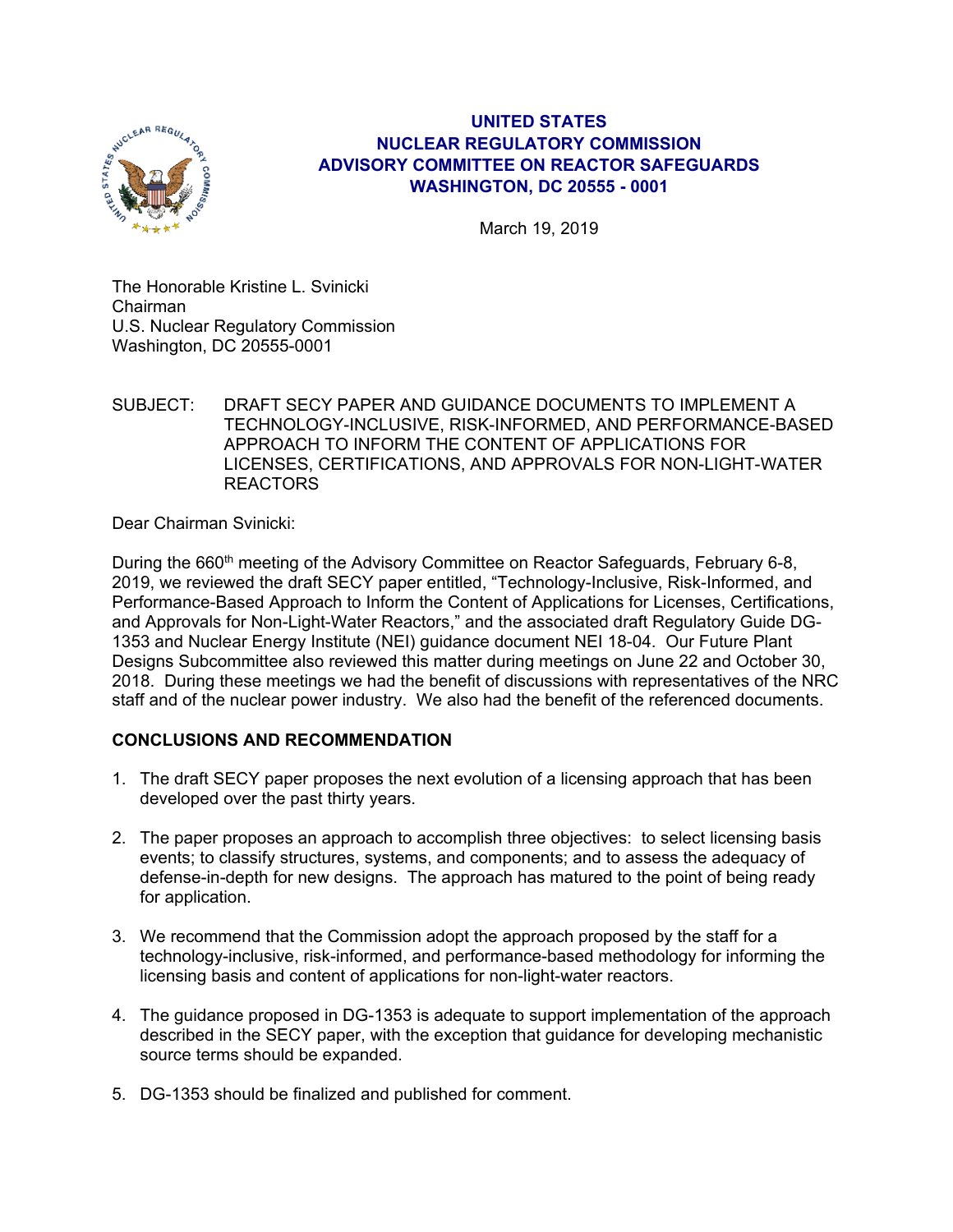The Commission policy statement regarding advanced reactors, issued on October 14, 2008, outlined the Commission expectation that advanced reactors provide at least the same degree of protection of the environment and public health and safety, and the common defense and security as is required for current generation light-water reactors. Additionally, the Commission expected enhanced margins of safety and use of simplified, inherent, passive, or other innovative means to accomplish these safety and security functions. The proposed approach neither exempts any reactor design from existing regulations, nor does it address all regulations applicable to nuclear power plants.

As the staff prepares to review and regulate the new generation of non-light-water reactors (non-LWRs), the NRC developed a vision and strategy to assure NRC readiness to efficiently and effectively conduct its mission for these technologies, including fuel cycles and waste forms. "NRC Vision and Strategy: Safely Achieving Effective and Efficient Non-Light Water Mission Readiness," published in December 2016, is the overarching document that describes the objectives, strategies, and contributing activities necessary to achieve non-LWR mission readiness.

The project was organized into two phases. Phase 1 was the conceptual planning phase that was completed in December 2016, with the issuance of the final non-LWR Vision and Strategy Document. Phase 2 includes detailed work planning efforts and task execution, including the development of implementation action plans (IAPs). Six parallel strategies were identified for achieving non-LWR licensing readiness. In our report of March 21, 2017, we recommended that the highest priority be given to implementing action plan Strategy 3, a flexible regulatory review process, and Strategy 5, technology-inclusive policy issues. We wrote several reports as that work progressed including those on the staff's guidance for developing principal design criteria, functional containment performance criteria, and emergency preparedness for small modular reactors and other new technologies. The current SECY paper is the culmination of the staff work.

Phase 2 is broken down into three periods: near-term (0-5 years), mid-term (5-10 years), and long-term (greater than 10 years). The near-term actions have been further developed. The purpose of the IAPs is to identify specific, actionable tasks that, once completed, will lead to accomplishment of the NRC's non-LWR vision and strategy objectives: enhance technical readiness, optimize regulatory readiness, and optimize communications.

Among the six strategies in the near-term IAPs, Strategy 3 is "Develop guidance for a flexible non-LWR regulatory review process within the bounds of existing regulations, including the use of conceptual design reviews and staged-review processes." Strategy 3 has activities in support of the following:

- 1. Establish criteria, as necessary, to reach a safety, security, or environmental finding for non-LWR technologies;
- 2. Determine appropriate licensing bases and accident sets for non-LWR technologies;
- 3. Identify and resolve gaps in current regulatory framework associated with non-LWR reactors and the associated fuel cycle;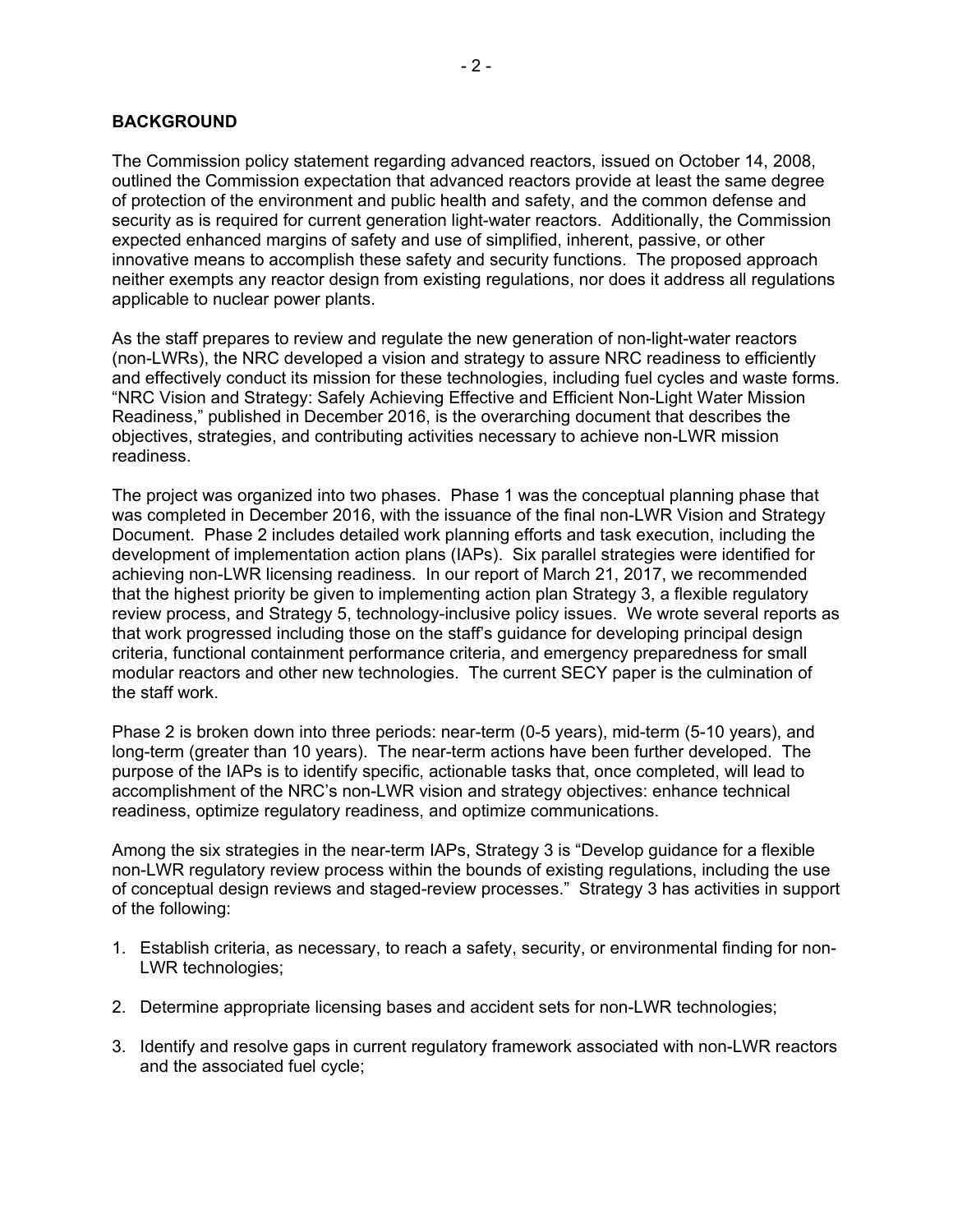- 4. Develop a regulatory review "roadmap" reflecting design development lifecycle and appropriate interactions, including potential research and test reactor interactions;
- 5. Update prototype reactor guidance;
- 6. Engage on technology- or design-specific licensing project plans and develop regulatory approaches commensurate with the risks posed by the technology;
- 7. Support longer-term efforts to develop, as needed, a new non-LWR regulatory framework that is risk-informed and performance-based, and that feature staff review efforts commensurate with the demonstrated safety performance of the non-LWR nuclear power plant design being considered.

The technology-inclusive, risk-informed, and performance-based approach has evolved over the past thirty years starting with the U.S. Department of Energy (DOE)/General Atomics modular high-temperature gas-cooled reactor application in 1986 and refined during the NRC's development of NUREG-1860, and DOE's Next Generation Nuclear Plant white papers. These were addressed in our letters of October 13, 1988, September 26, 2007, and May 15, 2013.

The current *Licensing Modernization Project* is an effort led by Southern Company, with others from industry contributing, and cost-shared by DOE. It has features that support activities number (2) and (7), and depending on the outcomes, perhaps contribute to activity number (1). The project builds on best practices, as well as previous activities through DOE and industrysponsored non-LWR licensing initiatives. This effort was initiated with the submittal of four working draft documents, which were commented on by NRC staff. Those four documents, with NRC comments addressed, were compiled into NEI 18-04.

#### **DISCUSSION**

The staff has prepared a draft SECY paper and guidance document (DG-1353) to implement a technology-inclusive, risk-informed, and performance-based approach to inform the content of applications for licenses, certifications, and approvals for non-light-water reactors. The SECY paper seeks Commission approval to adopt that methodology. The draft regulatory guide endorses, with clarifications, the methodology documented in NEI 18-04. The methodology would be used by licensees to select licensing basis events; to classify structures, systems, and components; and to assess the adequacy of defense-in-depth for new designs. This is an iterative approach, one beginning in the design stage and continuing through operations.

The draft SECY paper and DG-1353 are an integrated set, with the paper describing the new approach and the DG describing how the approach can be applied. In the SECY paper, the staff argues convincingly that the proposed methodology is consistent with 2008 Commission policy statement on advanced reactors, and the Staff Requirements Memoranda for SECY-03- 0047 and SECY-15-0168.

Over the past thirty years, we have supported careful development of the evolving approach described in the SECY paper, given that the gaps in the methodology would be addressed and undefined details would be developed. The paper emphasizes three technical areas.

For the identification of licensing basis events (LBEs), the recommended approach is essentially the same as described in NUREG-1860 and the Next Generation Nuclear Plant white papers. The licensing basis events are defined by scenarios developed in a probabilistic risk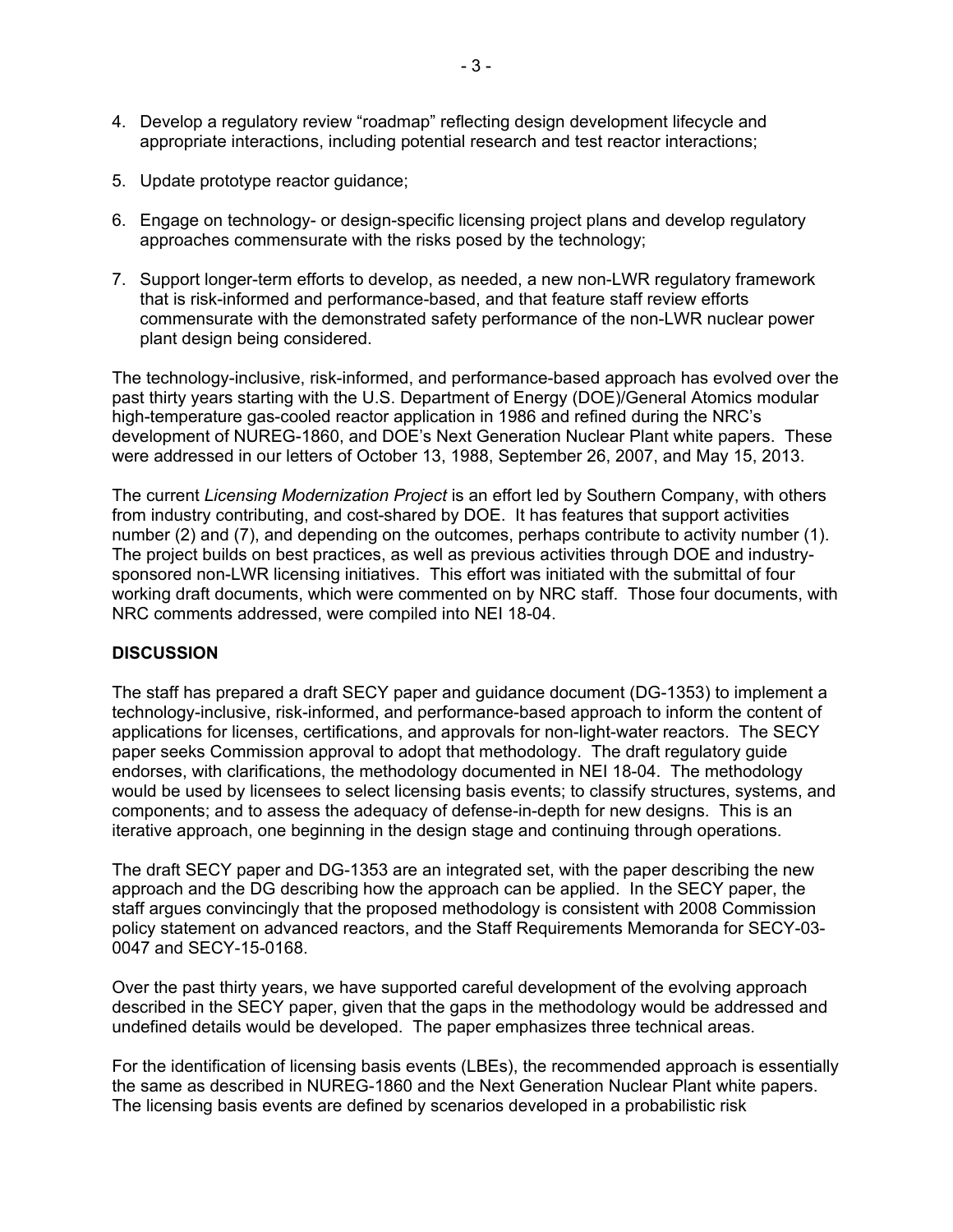assessment (PRA) that meets NRC standards. The PRA must be based on design-specific required safety functions. LBEs are tested against frequency-consequence (F-C) target goals given in NEI 18-04. Scenarios that do not meet these goals must be improved, by developing design, procedural, or administrative changes to lower the scenario frequency or consequences. Comparison of LBEs against the F-C target must be done in a way that prevents the analyst from arbitrarily splitting one scenario into many more scenarios with much lower frequencies. This is generally accomplished by combining scenarios into LBE families, each having similar initiating event, challenge to a PRA safety function, plant response, end state, and mechanistic source term. The total integrated plant risk must also meet separate integrated risk goals.

The LBEs include anticipated operational occurrences, design basis events, and beyond design basis events, all now defined unambiguously by the PRA frequency results. The staff has set a lower bound on beyond design basis events of  $5 \times 10^{-7}$  per year. Design basis accidents are derived from the design basis events, based on the capabilities and reliabilities of safety-related structures, systems, and components (SSCs) needed to mitigate and prevent the event sequences. They are used to set design criteria and performance objectives for the design of safety-related SSCs.

For classifying SSCs, the paper extends and makes operational the concepts that were expressed in NUREG-1860 and the Next Generation Nuclear Plant white papers. Essentially, SSCs are selected from important risk contributors in the PRA, with special treatment assigned based on importance to risk. The safety classification process and the corresponding special treatments serve to control the frequencies and consequences of the LBEs in relation to F-C target goals and ensure that cumulative risk metrics are not exceeded. We previously addressed these concepts in reports of September 26, 2007, and April 26, 2012, and find the approach logically sound, based on safety importance, and not bound by historical practice.

For defense-in-depth, the paper provides an operational structure for evaluation. It bridges the gap between frameworks as described in NUREG-1860, NUREG/KM-0009, and NUREG-2150, and viable regulatory actions. The paper describes a defense-in-depth approach that includes probabilistic and deterministic assessment techniques using a combination of plant capabilities and programmatic controls. As part of the evaluation, each LBE is evaluated to confirm that risk targets are met without exclusive reliance on a single element of design, single program, or single defense-in-depth attribute.

NEI 18-04 explains that one of the primary motivations of employing defense-in-depth attributes is to address uncertainties, including those that are reflected in the PRA estimates of frequency and consequence, as well as other uncertainties which are not sufficiently characterized for uncertainty quantification and are not amenable to sensitivity analyses. The designer is to convene an Integrated Decision Panel to make the kinds of judgments involving quantitative and qualitative factors akin to the integrated decision process in Regulatory Guide 1.174. The panel supports the overall design effort including selection of LBEs and classification of SSCs, and conducts the defense-in-depth adequacy evaluation for the design. This process has not been fully deployed in any of the table top exercises. Therefore, although the approach appears to be well conceived, we reserve judgment on how the guidance prepares the applicant to effectively carry out the integrated decision process.

DG-1353 provides guidance on using a technology-inclusive, risk-informed, and performancebased methodology to inform the licensing basis and the content of applications for non-LWRs. It endorses, with clarifications, the principles and methodology in NEI 18-04, as one acceptable method for determining the appropriate scope and level of detail for parts of applications for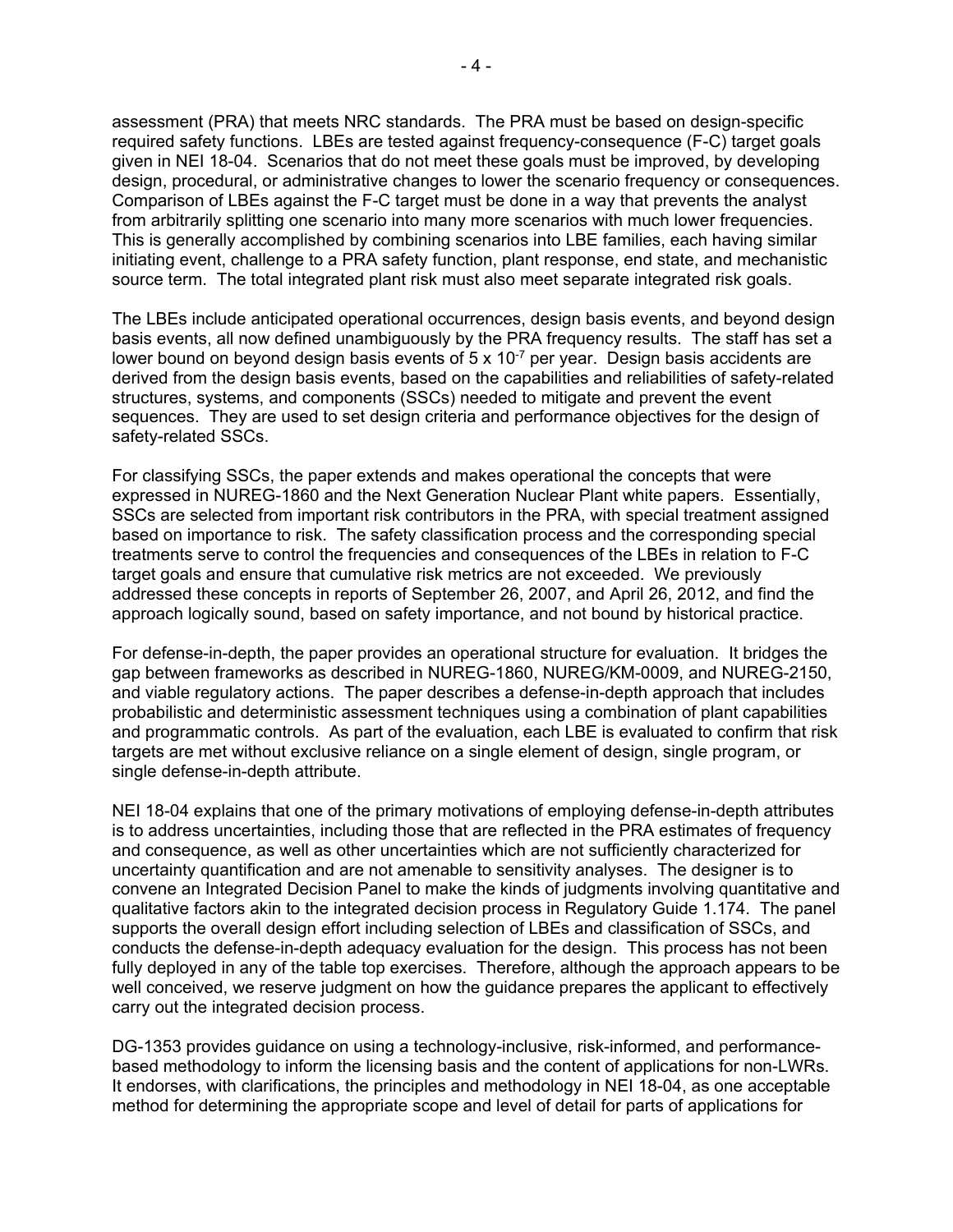licenses, certifications, and approvals for non-LWRs. The guidance in DG-1353 and NEI 18-04 are adequate for an applicant to successfully prepare an acceptable application. One area that remains vague in both documents is how an applicant should develop mechanistic source terms for scenarios to be used in the PRA, which is a design-specific process. Developing a mechanistic source term for every scenario in the PRA is no easy task. It involves complex physics and chemical phenomena, including the evolution and transport of aerosols. Applicants need to know the level of detailed analysis and experimentation that will be required.

### **SUMMARY**

The approach presented in the SECY paper is ready for use to select LBEs; to classify SSCs; and to assess the adequacy of defense-in-depth for new designs. We look forward to following the staff's efforts, as described in the SECY paper and DG-1353. We expect to see applications using this methodology and the staff's approach for review of such submittals.

Sincerely,

 */RA/* 

Peter C. Riccardella Chairman

### **REFERENCES**

- 1. U.S. Nuclear Regulatory Commission, SECY Paper, "Technology-Inclusive, Risk-Informed, and Performance-Based Approach To Inform The Content of Applications For Licenses, Certifications, and Approvals For Non-Light-Water Reactors," Draft, September 28, 2018 (ML18270A334).
- 2. U.S. Nuclear Regulatory Commission, Regulatory Guide DG-1353, "Guidance for a Technology-Inclusive, Risk-Informed, and Performance-Based Approach to Inform the Content of Applications for Licenses, Certifications, and Approvals for Non-Light-Water Reactors," Draft, September 28, 2018 (ML18271A164).
- 3. Nuclear Energy Institute, NEI 18-04, "Risk-Informed Performance-Based Guidance for Non-Light Water Reactor Licensing Basis Development," Revision N, September 28, 2018 (ML18242A469).
- 4. U.S. Nuclear Regulatory Commission, "Policy Statement on the Regulation of Advanced Reactors," October 14, 2008 (ML082750370).
- 5. U.S. Nuclear Regulatory Commission, "NRC Vision and Strategy: Safely Achieving Effective and Efficient Non-Light Water Reactor Mission Readiness," December 21, 2016 (ML16356A670).
- 6. Advisory Committee on Reactor Safeguards, "NRC Non-Light Water Reactor Vision & Strategy – Near-Term Implementation Action Plans and Advanced Reactor Design Criteria," March 21, 2017 (ML17079A100).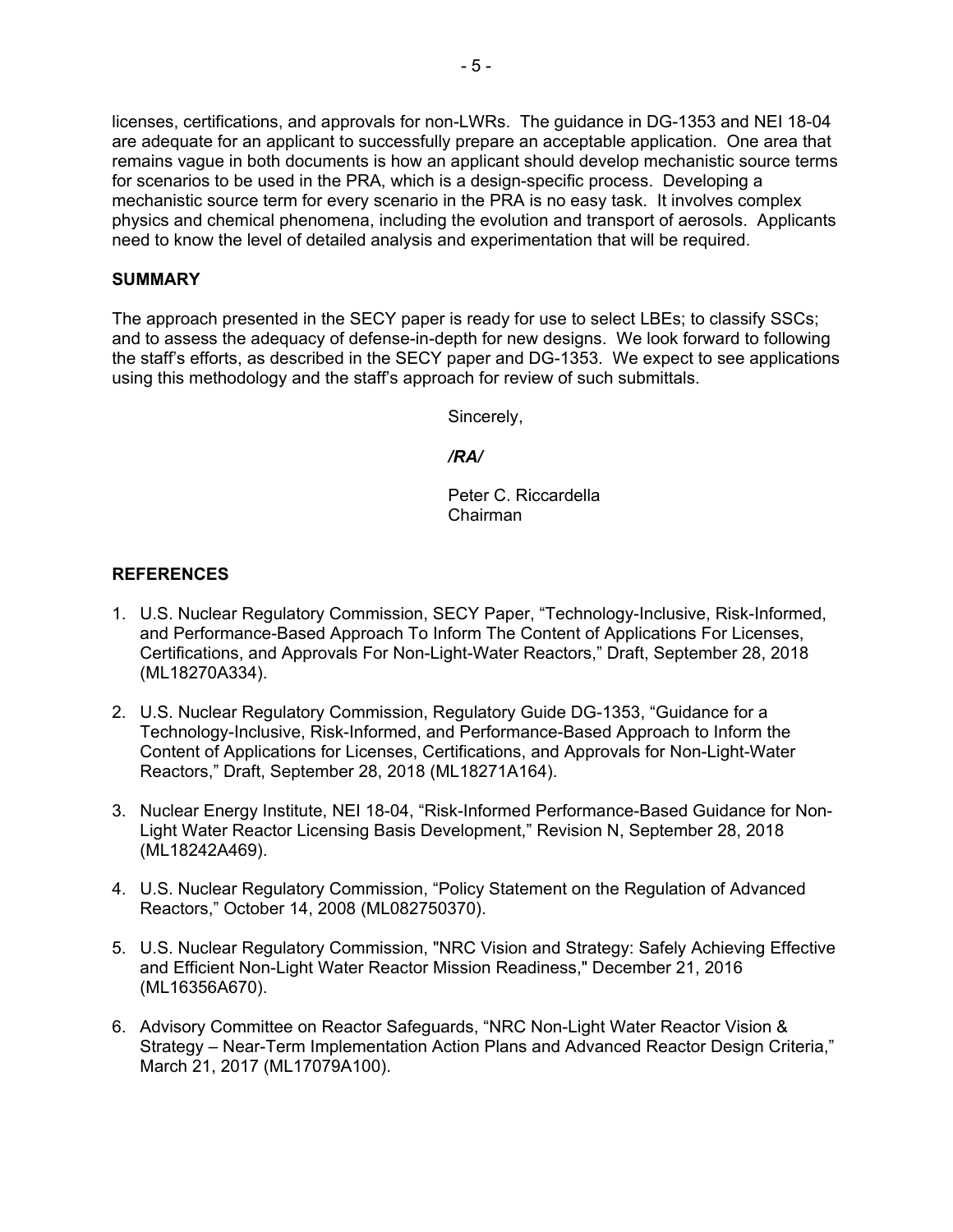- 7. U.S. Department of Energy, HTGR-85-001, "Licensing Plan for the Standard MHTGR," Revision 3, February 1986.
- 8. US Nuclear Regulatory Commission, NUREG-1860, "Feasibility Study for a Risk-Informed and Performance-Based Regulatory Structure for Future Plant Licensing," December 2007 (ML073400763).
- 9. Idaho National Laboratory, "Contract No. DE-AC07-05ID14517 Next Generation Nuclear Plant Licensing White Paper Submittal – Fuel Qualification – NRC Project #0748," July 21, 2010 (ML102040261).
- 10. Idaho National Laboratory, "Contract No. DE-AC07-05ID14517 Next Generation Nuclear Plant Licensing White Paper Submittal – Mechanistic Source Terms – NRC Project #0748," July 21, 2010 (ML102040260).
- 11. Idaho National Laboratory, "Contract No. DE-AC07-05ID14517 Next Generation Nuclear Plant Licensing White Paper Submittal – Next Generation Nuclear Plant Defense-in-Depth Approach – NRC Project #0748," December 9, 2009 (ML093480191).
- 12. Idaho National Laboratory, "Contract No. DE-AC07-05ID14517 Next Generation Nuclear Plant Licensing White Paper Submittal – Next Generation Nuclear Plant Licensing Basis Event Selection – NRC Project #0748," September 16, 2010 (ML102630246).
- 13. Idaho National Laboratory, "Contract No. DE-AC07-05ID14517 Next Generation Nuclear Plant Licensing White Paper Submittal – Next Generation Nuclear Plant Structures, Systems, and Components Safety Classification – NRC Project #0748," September 21, 2010 (ML102660144).
- 14. Idaho National Laboratory, "Contract No. DE-AC07-05ID14517 Next Generation Nuclear Plant Licensing Probabilistic Risk Assessment White Paper Submittal – NRC Project # 0748," September 20, 2011 (ML11265A082).
- 15. Idaho National Laboratory, "Contract No. DE-AC07-05ID14517 Next Generation Nuclear Plant Project Determining the Appropriate Emergency Planning Zone and Emergency Planning Attributes for an High Temperature Gas Reactor – NRC Project # 0748," October 28, 2010 (ML103050268).
- 16. Idaho National Laboratory, "Contract No. DE-AC07-05ID14517 Next Generation Nuclear Plant Licensing White Paper Submittal – Next Generation Nuclear Plant High Temperature Materials – NRC Project # 0748," June 25, 2010 (ML101800221).
- 17. Advisory Committee on Reactor Safeguards, "Preapplication Safety Evaluation Report for the Modular High Temperature Gas Cooled Reactor," October 13, 1988 (ML16300A286).
- 18. Advisory Committee on Reactor Safeguards, "Development of a Technology-Neutral Regulatory Framework," September 26, 2007 (ML072530598).
- 19. Advisory Committee on Reactor Safeguards, "Next Generation Nuclear Plant (NGNP) Key Licensing Issues," May 15, 2013 (ML13135A290).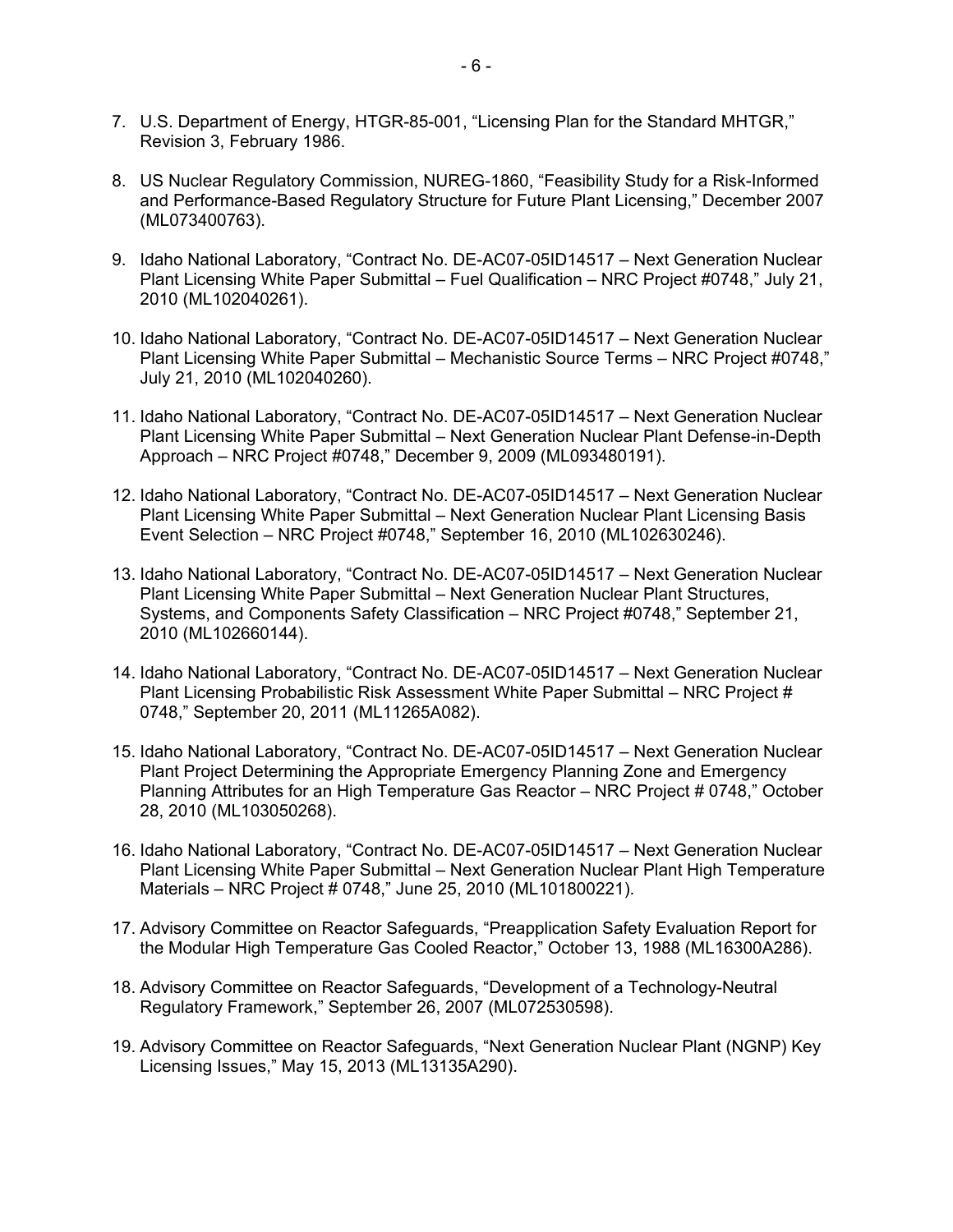- 20. Licensing Modernization Project, "Modernization of Technical Requirements for Licensing of Advanced Non-Light Water Reactors: Selection of Licensing Basis Events," April 2017 (ML17104A254).
- 21. Licensing Modernization Project, "Modernization of Technical Requirements for Licensing of Advanced Non-Light Water Reactors: Probabilistic Risk Assessment Approach," Draft, June 2017 (ML17158B543).
- 22. Licensing Modernization Project, "Modernization of Technical Requirements for Licensing of Advanced Non-Light Water Reactors: Safety Classification and Performance Criteria for Structures, Systems, and Components," Draft, October 2017 (ML17290A463).
- 23. Licensing Modernization Project, "Modernization of Technical Requirements for Licensing of Advanced Non-Light Water Reactors: Risk-Informed and Performance-Based Evaluation of Defense-in-Depth Adequacy," Draft, December 2017 (ML17354B174).
- 24. U.S. Nuclear Regulatory Commission, Staff Requirements Memorandum, SRM-SECY-03- 0047, "Policy Issues Related to Licensing Non-Light-Water Reactor Designs," June 26, 2003 (ML031770124).
- 25. U.S. Nuclear Regulatory Commission, Staff Requirements Memorandum, SRM-SECY-15- 0168, "Recommendations on Issues Related To Implementation of A Risk Management Regulatory Framework," March 9, 2016 (ML16069A370).
- 26. Advisory Committee on Reactor Safeguards, "Draft Commission Paper, 'Risk-Informed Regulatory Framework for New Reactors'," April 26, 2012 (ML12107A199).
- 27. U.S. Nuclear Regulatory Commission, NUREG/KM-0009, "Historical Review and Observations of Defense-in-Depth," April 2016 (ML16104A071).
- 28. U.S. Nuclear Regulatory Commission, NUREG-2150, "A Proposed Risk Management Regulatory Framework," April 2012 (ML12109A277).
- 29. U.S. Nuclear Regulatory Commission, Regulatory Guide 1.174, "An Approach for Using Probabilistic Risk Assessment in Risk-Informed Decisions on Plant-Specific Changes to the Licensing Basis," Revision 3, January 2018 (ML17317A256).